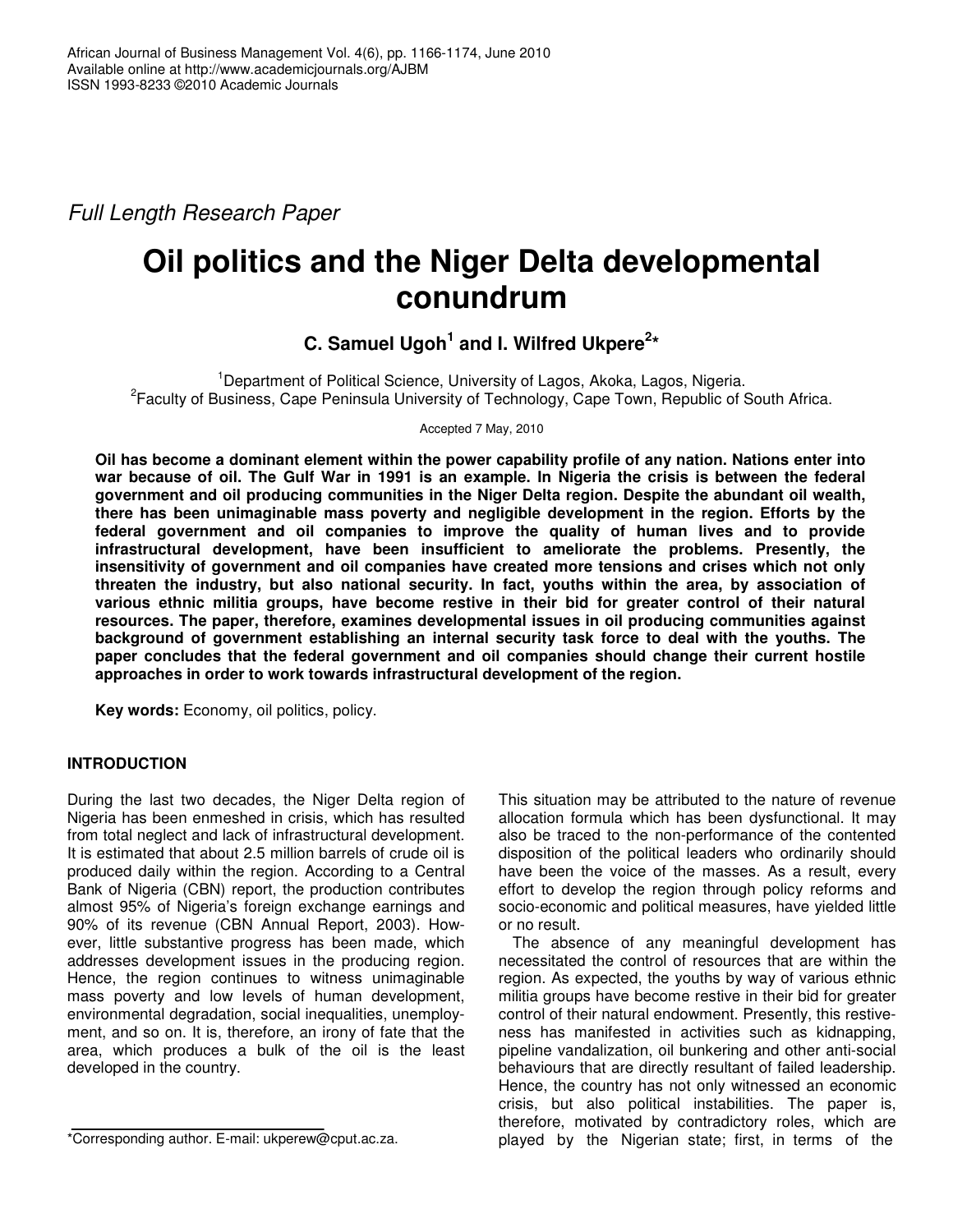allocation of resources and, second, as the major recipient of oil revenue. Hence, the paper examines the rate of development in the oil producing Niger Delta area whether it is commensurate with the environmental damage as a result of oil exploration. It also highlights the oil industry and politics that have impinged development within the region.

The paper is divided into five sections. The first is an introduction while the second deals with an analytical framework; the third section examines the oil industry and the state of economy; and the fourth section evaluates oil politics and the crisis of development; while the last section deals with suggestions and conclusion.

#### **Divergent analyses of development**

Various scholars provide different definitions for the term development. Obasanjo and Akin (1991) define development as a process, which is concerned with peoples' capacity in a defined area over a defined period to manage and induce positive change, namely to predict, plan, understand and monitor change and reduce or eliminate unwanted or unwarranted change. In other words, development concerns people, since they constitute a repository of energy for development and it is the careful release of this energy that constitutes development. According to them, development entails several aspects. It is not only about consuming, it is also about producing. However, it is concerned with creation by people themselves of technology, which is required for development, as well as development, by people of the capacity to manage their own affairs. In relation to the Niger Delta, the exploitation that continues to exist within the oil communities because of their outcry against neglect and marginalization by federal government, is an epitome of contradictions in respect of development.

Some scholars argue that development is a qualitative and quantitative improvement in the lives of the people. Soyombo (2005), whilst explaining national development, defines it as qualitative and quantitative improvement in the living conditions of people of a state in line with national objectives, as indicated in its national development plans.

He argues that rapid improvement of the standard of living of the average Nigerian has always been a major objective of the country's national development plans. According to him, other key objectives of the development plans include: Reduction in the level of unemployment; equitable distribution of income; reduction in the incidence of poverty; improvement in the quality of life of the people; more employment opportunities; greater access to and ownership of houses; and access to basic necessities of life such as qualitative health services, potable water, education and electricity. It is when these objectives are achieved that one can talk of national development.

National development goes beyond growth in economic indicators such as the Gross Domestic Product (GDP) and Per Capita Income. It also concerns itself with discrepancies between economic indicators and quality of life that have led to the development of the "Human Development Index" as alternative indicators of development (Soyombo, 2005: 210). However, Soyombo (2005) concludes that at all levels of development three essential developmental concerns are for people to live a long and healthy life; to acquire knowledge; and to have access to resources that are necessary for a decent standard of living.

Accordingly, Afonja and Pearce (1986) believe that development is aimed at fulfilling four conditions of stabilities, which include: The stability of normative patterns; level of commitment of acting units; acceptance of a common definition of the situation; and integration of the system itself into the larger system of which it is part. They argue that these four conditions are given because of the fact that traditional societies resist innovations so that fulfillment of any condition does not necessarily mean that growth and development has occurred. Similarly, Sanda (1985: 1 - 3) assert that development is a transitional process, which sustains a multifaceted improvement in human conditions, which result from structural and functional changes in social, economic, political, techno-scientific as well as other spheres of human existence. According to Sanda (1985), development entails normative and organizational changes in society, which result in:

1. Improvement and expansion of the mental horizon of the population arising from functional education, and 2. Sustenance of positive and highly functional values, customs and practices regarding all aspects of life and living.

Wilnesky and Lebeaux (1995), therefore, defines development as being formally organized and socially sponsored institutions, agencies, programmes, which function to maintain or improve economic conditions, health or inter-personal competence for a part or all of a population. Kundan (1997 cited in Akintoye and Awosika, 2000) describes sustainable development as a construct, which envisions development as meeting the needs of a present generation without compromising the needs of a future generation. It implies that while development meets the needs of the present, it does not compromise the ability of a future generation in order to meet their own needs. However, this ability to meet needs is determined by human capital (via education, health care, technological advancement, and so on) and physical capital (machine, tools and so on). He argues that continued sustainable development is only possible or assured when it is agreed upon and indeed concrete steps are taken to raise the level of literacy in any society. Furthermore, he emphasises good governance.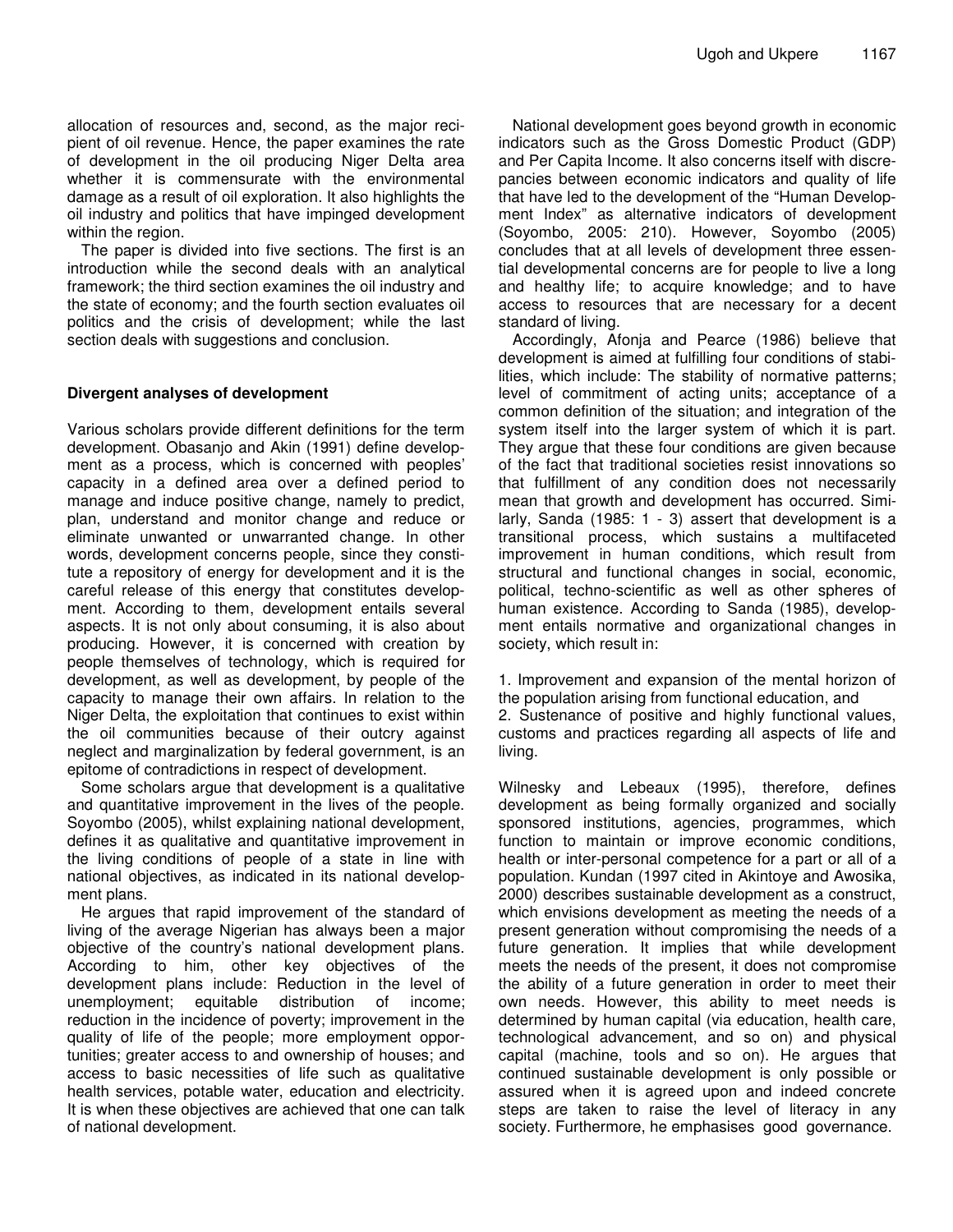He states that it depends on the extent to which government is perceived and accepted as being legitimate; committed to improving peoples' well-being; responsive to the needs of its citizens; competent to guarantee law and order; able to deliver public services; enabling a policy environment for productive activities; and is equitable in its conduct. In relation to the Niger Delta, the statement of the former Governor of Rivers State, Dr. Peter Odili is apt. He opined that if the federal government has realised its responsibility and has sufficiently focused on the neglect of the Niger Delta, its difficult environment and the needs of its people, should have been transformed into sustainable development.

Nyerere (1971) has a similar viewpoint. He argues that in developing nations, the tendency has always been to conceive of development in terms of socio-economics solely. There is also a need to look beyond mere economic indices and to place emphasis on human development, namely the full realization of human potential and maximum use of the nation's resources for the benefit of all. This realization was echoed by leaders such as the late Indira Gandhi who asserted that development policies should benefit all strata of the population, and not merely a favoured minority.

Development, according to Adedeji (cited in Onimode and Synge, 1995) refers to a process of bringing about fundamental and sustainable changes within society. He notes that development transcends as well as encompasses growth and embraces aspects of quality of life such as social justice, equality of opportunity for all citizens, equitable distribution of income and democratization of the development process. Eze (2005: 1) refers to development as a goal that should precede development actions, whether it concerns people, organizations, or nations.

When it concerns people, the goal is human development; when it concerns organizations, the concern is organizational development, and, when it concerns societies, the goal is national development. Regarding each of these, the goal of development should first of all be clearly set out in the form of directions, destinations and action plans, followed by implementation of the action plans, and finally by the realization or otherwise of development itself. Accordingly, he opines that it is quite certain that a society, which is in a state of learned helplessness, cannot meaningfully embark on genuine national development without first achieving successful emancipation.

In Africa, however, the line of confrontation are often drawn because of issues of exclusions, identity, frustrations and denial of basic needs to certain areas of communities by those who maintain forces of coercion. According to Anyadike (1997), conflicts in Africa arise as a result of a global economic system that keeps the continent locked in a vicious cycle of poverty and domination, which is aggravated by local conflict for power and wealth. This seems to hold true in the Niger

Delta. Since the Nigerian state lacks autonomy, it simply expropriates by using coercive instruments to sustain its dominance. This leads to penury, acute environmental degradation and gross underdevelopment in oil – producing areas. Hence, conflict occurs in the area as a result of protests against injustices such as environmental damages and displeasure with successive government policies regarding programmes of oil companies that are perceived to be unjust, inadequate and repressive. As a result, peoples' economic future has led to an intensification of the struggle for survival at individual and group levels. The consequence is the socialconflict profile of the country.

Every society is expected to improve the conditions of its people particularly their quality of life. It should be concerned with provision of basic needs such as food, water, education, good healthcare, shelter, and so on for all people. Any concerted effort to achieve this is called development. Our discourse, therefore, when situated within the theoretical realm of distributive justice, provides an analytical framework in order to understand the situation within the Niger Delta. The "theory on rights" asserts that basic rights should be enjoyed within a state and protected through legal and extra-legal instruments. Rights can be categorized into political, social and economic rights. The denial of social rights explains the pervasive poverty and underdevelopment within the region. The Niger Delta's agitation is premised on right denial particularly and access to oil wealth to boost living standards.

Drawing from this theoretical argument of what development concerns, the present study argues that the basic problem in the Niger Delta region is a lack of development. Neo-liberal scholars regard development as being beyond the economic indices, as well as the totality of changes that occur on the social system within a given period of time, which can impact on the lives of the people. It is therefore imperative that the government should design a more comprehensive development package that is people-oriented in the Niger Delta region.

#### **AN OVERVIEW OF OIL INDUSTRY IN THE NIGERIA ECONOMY**

Oil was discovered in the south-eastern part of Nigeria in the 1950s, and was first exported by 1958 (The Europa Year Book, 1988: 2016). Presently, oil exploration and exploitation is undertaken by British company, Shell/Beyond Petroleum (BP), along with other foreign companies such as Agip/Phillips, Safrap, Mobil, Texaco and Chevron. The Nigerian government has major shares in these companies, which operate the joint stock ventures. During the late 1960s and 1970s, the development of the oil industry transformed the entire economy of the country as the nation earned considerable foreign exchange. Nigeria became a strategic and important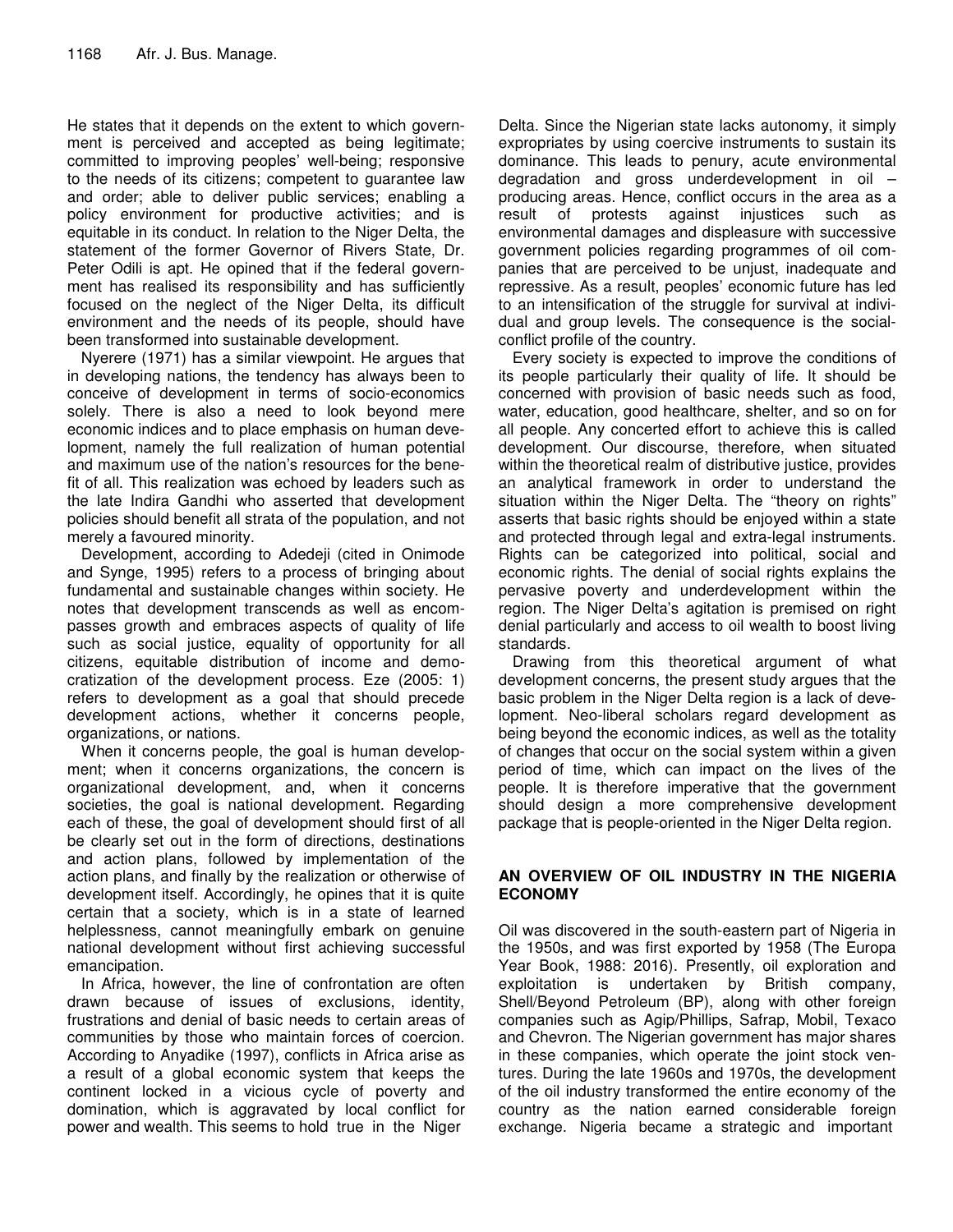international participant because of its oil production.

Nigeria joined the Organization of Petroleum Exporting Countries (OPEC) in 1971. OPEC regulates oil prices and production within oil producing nations. Later in 1973 it became Africa's leading petroleum producing country (The Europa Year Book, 1984: 2164). As a member of OPEC and as the world's seventh largest producer of petroleum, Nigeria has benefited enormously from oil. The Nigerian economy expanded at an estimated annual rate of 8.0% between 1971 and 1977. The quantum of foreign aid was reduced and a large number of jobs were created (The Europa Year Book, 1984: 2164). The average production of petroleum from 1975 to 1980 was about 2.2 million barrels per day (The Europa Year Book, 1984: 2164), which earned \$23,405 million by 1980 when the price was \$32.00 per barrel. In the fiscal year 1981 - 1982, the price of oil rose to \$40.00 per barrel before falling to \$30.02 per barrel in 1983 (The Europa Year Book, 1986:1976). Table 1 provides details of oil selling prices during the selected years 1981, 1982, 1991, 1992, 2001 and 2002.

Table 1 show that, the selling price during 1981 and 1982 recorded the highest per barrel when compared to the 1991 and 1992. In the first quarter of 1991, the selling price recorded the lowest of US \$ 18.60 per barrel. A reason for the decrease in price was the pressure from developed countries on OPEC owing to a recession in the world economy. However, the price of oil increased to US \$ 25.44 per barrel in 1992 and further increased to US \$25.85 and \$28.90 in 2001 and 2002, respectively. The reason was attributed to the Gulf War and Middle-East crisis. The gradual increase in the selling price may not be unconnected with the high demand of oil from Asian countries, particularly China, and protracted industrial action by Venezuelan oil workers (CBN Annual Report, 2003: 70). Improvement in levels of prices boosted foreign exchange earnings, which enabled Nigeria to achieve high economic growth at an average rate of 9.7%.

Despite these earnings, the external debt has remained problematic for Nigeria. In fact, the external debt had increased from \$12.91 billion in 1982 to over \$ 20 billion in 1985 and, by 2003 it was \$36.33 billion. It has also been observed that over 30% of the country's earnings were spent each year on debt servicing and in 1992 alone a total of \$5.655 million was spent on it. This has resulted in deficit budgets. In 1988 the country recorded a deficit of over 12.6 billion Naira, which further increased to 15.4 billion Naira in 1989. In the fiscal year 1990 - 1991 the total deficit exceeded 17.5 billion Naira, while the inflation rate was 53.1% during that period (The Africa Guardian, 1990: 29; Punch, 2004).

The truth of the matter is that the nation's leadership is not linked to collective purpose. The extent to which resources are adequately and judiciously mobilized for development is mainly attributed to leadership in the same way as the level of development influences

**Table 1.** Oil selling price in Nigeria: Comparative figures.

| Year | Selling price in US\$ |
|------|-----------------------|
| 1981 | 40.00                 |
| 1982 | 30.02                 |
| 1991 | 18.60                 |
| 1992 | 25.44                 |
| 2001 | 25.85                 |
| 2002 | 28.90                 |

Source: i) OPEC Bulletin, Vol. xxiii, No. 9, October 1992 (pp. 41 and 45);

ii) OPEC Bulletin, Vol. xxiv, No. 1, January 1993 (p. 32) and iii) Yomi Onakoya, "EU Adopts Energy Efficiency Policy to Counter High oil Prices" New Age, February 23, 2005 (p. 25).

leadership qualities. An illustration of the relationship is the fact that certain nations under transformative leadership have risen above the natural limitations of their environment in order to achieve sustainable development. For example, Japan has developed in spite of the fact that 50% of its area is mountainous and also lies in one of the highest earthquake active regions in the world. In contrast, Nigeria, which is greatly endowed with natural resources, have failed to achieve a level of development, which is commensurate with its level of endowment because of poor leadership that is characterized by shortsightedness, corruption, self-centeredness and political instability (Bammeke, 2005: 277 - 278). Nigeria has not produced a national leader; rather it has ethnic based leaders (Ugoh, 1995). Hence, there is no meaningful development.

#### **OIL AND THE NIGER DELTA DEVELOPMENTAL CONUNDRUM**

Niger Delta's struggle for economic survival first hit the boiling point in 1965. This was when the late Isaac Boro and his group took up arms to fight for a separate political entity for the region. It was the first military coup of January 15, 1966 that brought the uprising to an end. The region's long standing history of marginalization or exclusion from the mainstream of Nigeria's social, economic and political activities has been the centre of the Niger Delta's crisis. Other predisposing factors, which have contributed to the crisis are the region's poor performance regarding human development indices, namely: Political instability, social/communal conflicts, poor governance, environmental degradation, economic deprivation arising from unhealthy influences of competition for economic resources, which is made worse by the general paucity of infrastructural development such as electricity supply, safe drinking water, roads, health facilities, education, and so on (Akpabio, 2009). These are issues that are taken for granted in the region. As a result,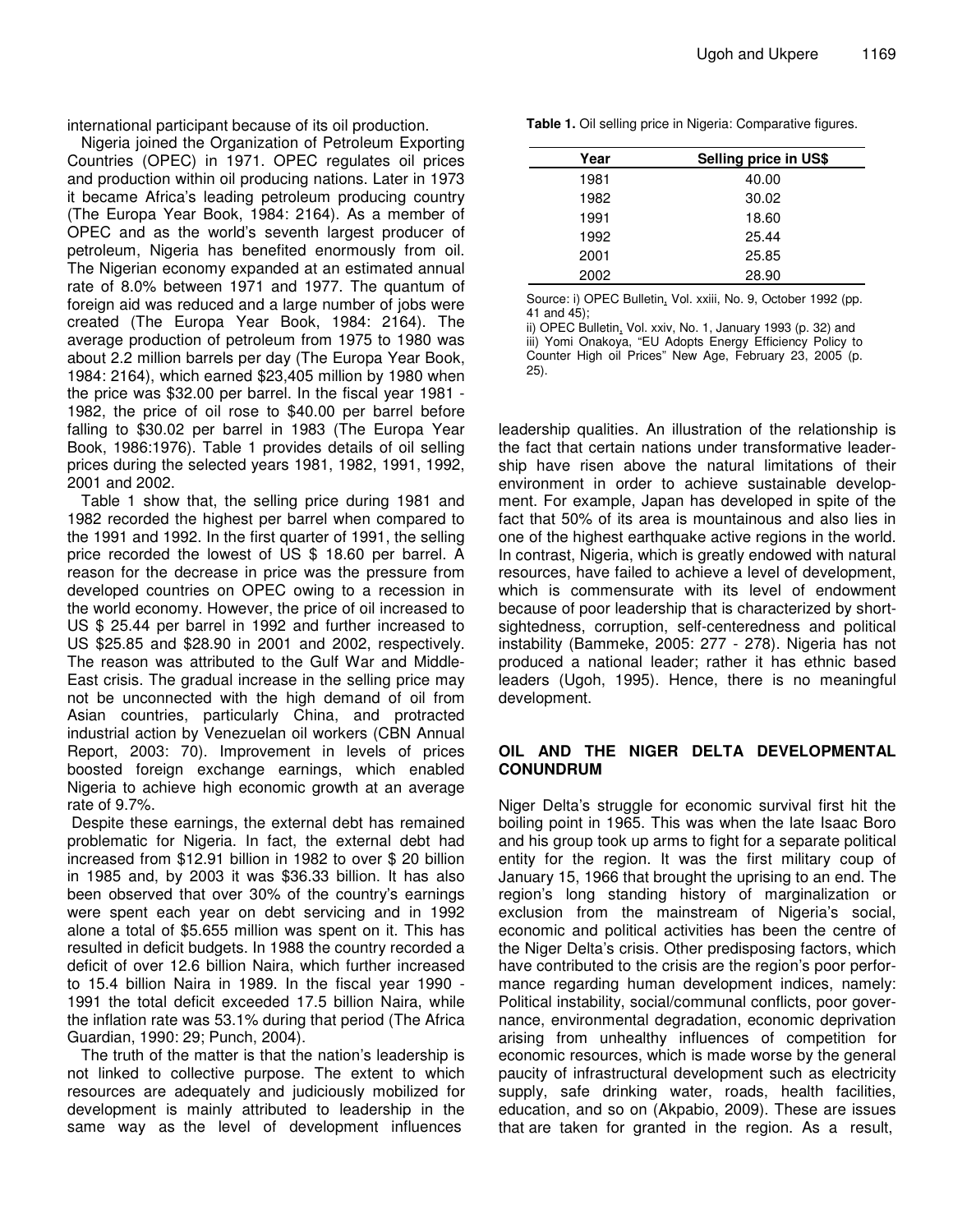poverty levels are highest in oil communities where the wealth of this country is produced. People of such areas are poor and social infrastructure is equally unavailable in their towns and villages. Youths have taken to crime and female youths have entered prostitution as a profession. Presently, the area is riddled with the much-dreaded Acquired Immune Deficiency Syndrome (HIV/AIDS). It is on record that the Niger Delta has one of the highest prevalent rates of the disease in Nigeria (Federal Ministry of Health and National Action committee on AIDS, 2003). These problems are compounded by the ecological problem created by the production of oil, which grows daily. Given the abundance of crude oil in this area, the inhabitants should have corresponding wealth and development.

The federal government has been widely accused as being the major culprit responsible for the under development of the oil states. It extracts oil resources through the enabling laws and decrees, thereby depriving oil communities from claims for royalties. For example, the Petroleum Act of 1969 and the Land Use Decree of 1978 permit the multinationals to explore and expropriate natural resources in a manner that impoverishes and under-develops host communities whilst enriching the ruling class and their collaborators (Seteolu, 2001:143 - 144). Under the Land Use Decree, ownership of land in any state of the federation is vested in the state Governor in trust for the people of the state. It means that the federal government has no direct claims to land within the state. The federal government has continued not only to prescribe how much rent is paid by the oil companies for land used, but is also charged with collecting these rents. The apparent justification for the federal government's action is the Petroleum Act, which gives the federal government control of all minerals and gas "in, under, or upon the land and territorial waters of Nigeria" (Suberu, 1999: 28).

The acts, however, refer to ownership of mineral wealth and not ownership of land, which remains vested in the states. In essence, the states are clearly entitled to these rents, but the oil communities have also asserted their rights in terms of what may be regarded as rents on communal lands. As MOSOP remarked, oil royalties and rents are the property of landlords and the federal government must return to the oil communities all royalties (Suberu, 1999: 28). In the words of Eteng (1977), the Nigerian rentier State is perceived as an "unconscionable usurper and landlord", and the oil companies as exploitative illegal tenants. A major problem here is that the laws that govern the oil industry merely addresses operational issues, which serve the interests of oil companies and the federal government, instead of the interests of the oil communities. The general perception particularly among the oil communities is that the laws are the fundamental causes of under development of the areas (Izeze, 1994).

The contradiction between oil communities and non-oil

communities over the control of oil rents is another factor, which undermined development in the region. The reason is attributed to an inter-class struggle over which part of the states would maximize benefits from oil rents. Since oil is found in the coastal areas of the country and adjoining offshore areas, the process of states creation and the growing profile of oil have made the issue of revenue distribution a sore point in inter-state relations. As observed, the oil producing states, which are dominated by minority groups, insist on derivation, while the non-oil producing states, which are dominated by majority ethnic groups insist on principles of equality of states and the size of the population, among other allocating principles. The non-oil producing states have, therefore, accused oil-producing states of greed, and have argued that they do not have a sole right to the oil within their territory. Contrarily, the oil states have not shifted ground as they demand equity, justice and fair play. They complain of being marginalized by numerically dominant groups who continue to benefit from the oil revenue with little or no contribution to federal revenues. The oil communities have argued that a significant percentage of federally collected oil revenue should be returned to them on the basis of the derivation principle.

Derivation is, of course, a long-standing principle of revenue allocation in Nigeria. It stipulates that a significant proportion of revenues that are collected in a locality should be returned to that locality or segment. It featured prominently when cocoa, palm oil and groundnuts were the main sources of revenue for Nigeria. As Okilo remarks, it has continued to be deliberately suppressed since crude oil became the mainstay of the country's wealth. The nation recognized 100% derivation as a basis for revenue allocation in 1950; but reduced it to 50% at independence in 1960; 45% in 1970; 20% in 1975; 15% in 1982; and 3% in 1992 as crude oil became the main source of national revenue (cited in Suberu, 1999: 30). In fact, derivation has become progressively de-emphasized as mineral exploration replaced agricultural exports as the principal source of government revenues and foreign exchange earnings in Nigeria. Change in the principles of distribution have been denounced by ethnic minority groups as a politically motivated assault by a majority of nationalities regarding the economic rights of minority oil communities that are perceived as being too small and weak to threaten the stability of the federation (Suberu, 1999; 29).

The situation has been aggravated by the country's politics. Politics in Nigeria has degenerated into warfare where winners control federal power and all resources that are associated with such control. Given the centric tendencies and the political dominance of the three ethnic groups (Hausa-Fulani, Yoruba and Igbo), oil has made the federal government the conducts of socio-economic struggles, thereby institutionalizing the tyranny of major ethnic groups and the subjugation of minorities mostly in the Niger Delta area. The walkout of the South–South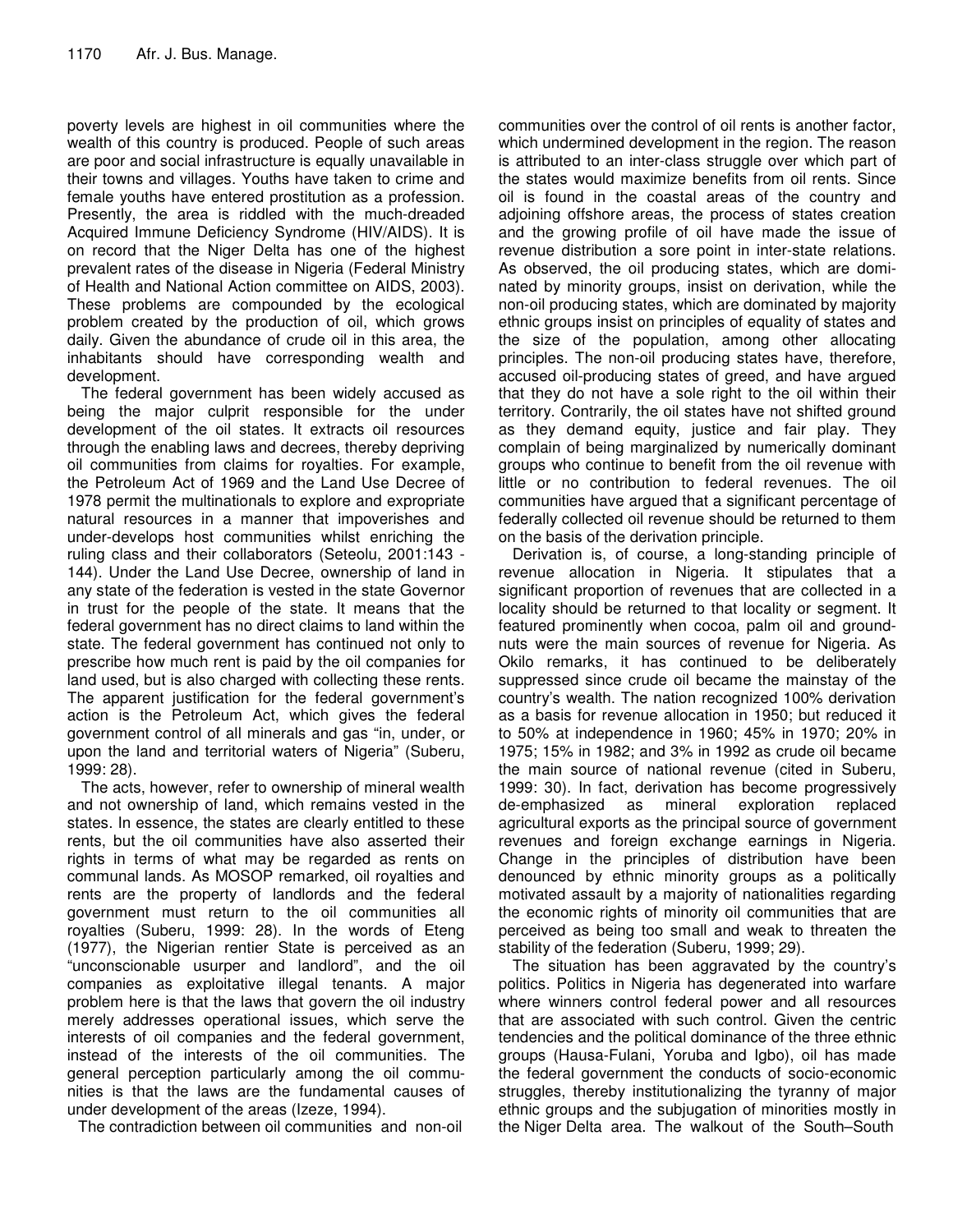2005 delegates from the National Political Reform Conference depicted how politicized the oil resource has been in the country. Delegates at the conference belonging to the oil communities demanded a 25% special oil allocation which was turned down by members who represent majority ethnic groups. Members who, belong to majority groups, however, agreed to 17% from the present 13%. On protest, the South- South delegates staged a walkout, which ended the conference in an abrupt manner (Obi, 2000). A general perception is that the Nigerian State and its ruling class are more engrossed in rent collecting activities and thus negate the need for development planning and the issue of development of technology of labour. Hence, the struggle for and control of power at the centre becomes a "bone of contention" among diverse interest groups.

The crisis in the Niger Delta is understood not only as an inter-class struggle, but also as intra-class rivalry because of its backwardness. The federal government has resorted to elite manipulation in the form of recruitment and appointment of local and active individuals from the area against the entire population. In other words, the crisis is the struggle between liberal elites (traditional rulers, politicians, top government officials, oil company executives and businessperson) and radical groups (human rights activists, journalists, youths, students, workers, women and the peasantry). These groups have strong justifications for their various positions. Hence, in every community the leadership and, in fact, the entire population are divided along these lines. It is no longer a secret to note privileged members of the region working for peace, which is perceived as tolerance of the unjust system.

The killings of the Ogoni four otherwise known as 'Vultures' by their radical youths, which resulted in the arrest and killing of Ken Saro-Wiwa and eight others by the federal government, is an example of the intra-class struggle within the region (Ukpere, 2007: 21). The radicals are new-comers who are trying to take over the leadership of the Niger Delta. They believe that the liberals are conspiring with the federal government and are therefore, corrupt. It is, therefore, believed that any programme to solve the crisis will be doomed to fail if the federal government continues to adopt this policy.

Another dimension of the crisis is the insensitivity of oil companies. It is important to acknowledge the contributions of oil companies in establishing projects that have helped to ameliorate the harsh consequences of neglect and deprivation, which are suffered by people from the region. However, there is also a need to state that it is futile to expect these oil companies to be agents of development within the region. They cannot go beyond a certain limit because their primary responsibility is to acquire profits for themselves. In a real sense, the oil companies have not adequately addressed environmental problems such as gas flaring and oil spilling (Tayo, 1994). As the region's economies are rained rained by pollution, there can hardly be any meaningful development. This is visible through environmental devastation, which has distorted socio-economic development without provision of commensurate developmental infrastructure. Implications of this are that the oil companies have no legal obligations towards their local host communities, while the host communities have no say in how and what happens to oil revenue. In his treatise, *'*The functional relationship between globalisation, internationalisation, human resources and industrial democracy', Ukpere (2007: 20 - 21) has posited that the current state of affairs symbolised the destructive tendencies of global capitalism*.* According to him, "Communal crises is on the rise in different parts of the world, while local people are protesting over the destruction of their land and forest, the source of their livelihood and the pollution of their environment; the battle of Seattle, the struggle of indigenous people in Mexico and many others, the protest of the Ogoni people in Nigeria and the hanging of Ken Saro-Wiwa, are all reflections of the destructive tendencies of Capitalism (self interest) and transnational practices".

In fact, there is no other place in Nigeria where the impact of the Land Use Decree has manifested, in all its imperfections and inequalities, as in the Niger Delta region (Onuoha 2005: 124). However, the oil companies have shifted blame to the federal government. The Shell Petroleum Development Company (SPDC), in particular, has claimed that the federal government obtains 55% of the revenue whereas, 30, 10 and 5% go to Shell, Elf and Agip, respectively (SPDC Report, 1996). According to SPDC, since the federal government owns majority shares in the oil companies, in addition to collecting petroleum royalties and profit tax, it is the responsibilities of the federal government to provide and maintain social infrastructure.

The federal government, however, attributes the roots of the underdevelopment of oil communities to their difficult geographical terrain, bad leadership and the people themselves. It claims that owing to the fragile ecology of the Niger Delta, oil production has the impact of upsetting the delicate balance between land, water and life. Notwithstanding, the federal government has tended to respond to the inevitable crises in the Niger Delta. Adjustments in revenue allocations indicate the impression that the federal government is sympathetic to the plight of the Niger Delta region.

For example, General Babangida's administration raised the derivation fund from 1.5 - 3.0%. It also established the Oil Mineral Producing Areas Development Commission (OMPADEC) to administer the fund. The establishment of the Commission in 1992 was a "genuine" intension to develop the neglected oil producing areas of the Niger Delta by using the quota of production for employment, project distribution and contract awards. The federal government, by way of the Commission, has spent billions of Naira in these oil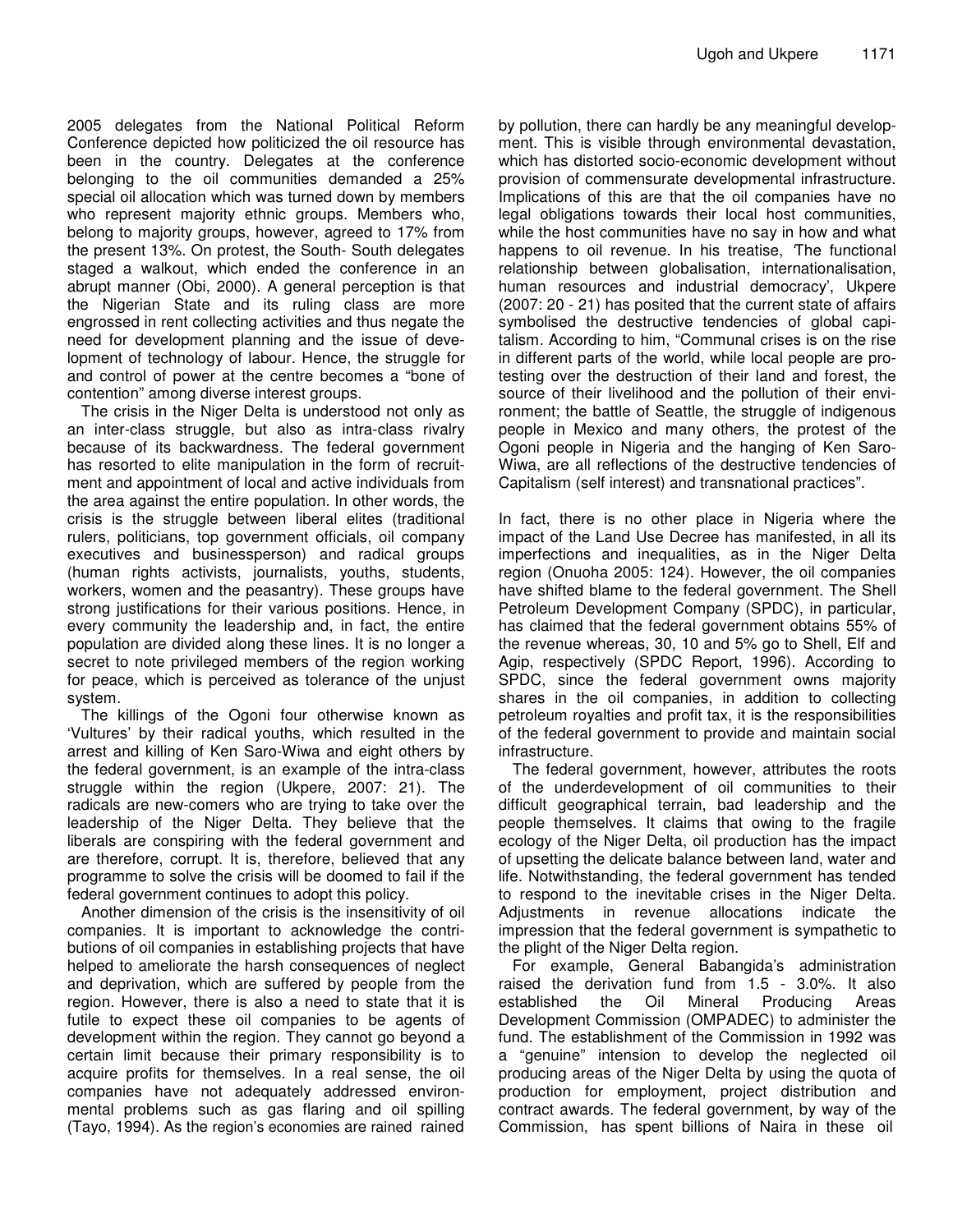communities for development. According to some observers, the federal government's initiatives reflect its magnanimous and godly spirit in sympathizing with the circumstances of the impoverished oil communities. These observers have therefore, advised the people to give OMPADEC a chance (Suberu, 1999:37). However, via its operations OMPADEC has neglected to share projects, contracts and employment. The body also used the huge amount of money to create hundreds of uncompleted projects most of which have no direct relevance on the lives of the oil communities. As a consequence, no significant impact was made.

In view of this, President Obasanjo's administration replaced the OMPADEC by establishing the Niger Delta Development Commission (NDDC) in 2000 with similar mandate. The government also provides for 13% derivation to the oil states. Given the years of denial experienced by this region, it is worth describing this development as positive. The truth is that 13% does not address the issue of dependency and resource control, which were identified as being major causes of the Niger Delta crisis. Besides, the composition and operations of the Commission was faulty. The inadequate representation of the oil communities is offensive in view of the inclusion of persons from the non-oil producing areas. The result is that while the oil communities are being starved of projects and the people are becoming poorer, persons from non oil producing areas are becoming richer. Without prejudice to the enormous efforts of the NDDC to reach the oil communities with projects and programs that will uplift peoples' standard of living, the crisis in the region cannot be resolved in any meaningful way by institutions such as the NDDC. Thus, the establishment of the Commission was based on exploitation, authoritarianism and 'survival of the fittest'.

Accordingly, the arrogant treatment and deprivation of the federal government towards the oil communities engendered feelings amongst them that they are perpetually disinherited and expendable people. Efforts to fight perceived injustices and exploitation led to the formation of ethnic associations such as the Movement for the Survival of the Ogoni People (MOSOP), the Association of Mineral Producing Areas of River States (AMPARS), the Association of Minority Oil States (AMOS), the Ethnic Minority Rights Organization of Nigeria (EMIRON), the Ethnic Rights Organization of Africa (EMIROAF), the Movement for Reparation to Ogbia or Oloibiri (MORETO) and, recently, the Niger Delta Peoples Volunteer Force (NDPVF), Niger Delta Vigilante Service (NDVS), Movement for the Emancipation of Niger Delta (MEND) amongst others (Ugoh, 2004: 68). These groups are therefore demanding the restructuring of the federation in a manner that would give more autonomy to the states - a sort of self-determination within the federation (Ogoni Bill of Right, 1990). In addition, they insist that oil companies should contribute to the creation and expansion of infrastructural

facilities such as basic amenities, community development projects, employment of indigenes, and so on. Indeed, the intensity of their demands are often expressed in the vandalisation of pipelines, oil bunkering, kidnapping and hostage taking of oil workers, as well as children and other people who are not associated with the oil industry. Lately, hostage-taking has become an alternative to robbery and cannot be anything more than sheer banditry and brigandage. At present, small arms and more sophisticated weapons are smuggled into the region from regional and international markets, which has led to the increased arming of militias. Undoubtedly, the government has responded to the restiveness with a military solution, an action perceived by a majority of the people across the country as evidence of a failed state. Presently, there is a Joint Task Force (JTF) in the region instead of the regular police that deal with the militant youths.

In order realize this, President Musa Yar'Adua established the ministry of Niger Delta. The ministry was mandated among other things, to formulate and coordinate policies for rapid socio-development and security of the Niger Delta region. In addition, the government has proclaimed amnesty for the militants' youths and urged them to surrender all illegal arms in their possession unconditionally within 60 days from May 5, 2009 to October 6, 2009. Amnesty is a process, which ensures peace in the region. Meanwhile, the partial acceptance of the amnesty deal was to give the government the benefit of the doubt. In other words, the amnesty deal is an exercise in futility if people failed to see any seriousness of purpose by the government in terms of development. Former US Ambassador to Nigeria, Mr. Walter Carrington, aptly stated that until basic infrastructure, which is necessary to hasten the social and economic development of the Niger Delta was put in place, any other approach to the crisis would merely scratch the surface.

## **PROSPECTS FOR DEVELOPMENT**

The analysis shows that there is no reasonable effort towards developing the Niger Delta. The issue of resource allocation has been politicized and has become a bone of contention among the oil states and non-oil states. Every attempt by various administrations to resolve the issue has failed, while the present government's efforts are too early to conclude. Evidently, the key to achieve a permanent solution is a return to allocation principles of derivation where revenue, which accrues from the endowments of various regions, are used to develop the areas. Moreover, the type of state that is capable of reshaping the nature of the crisis in the Niger Delta cannot be a parasitic state. The state should represent the 'overall will' of the citizenry and not the will of those in power or merely sections of the country. The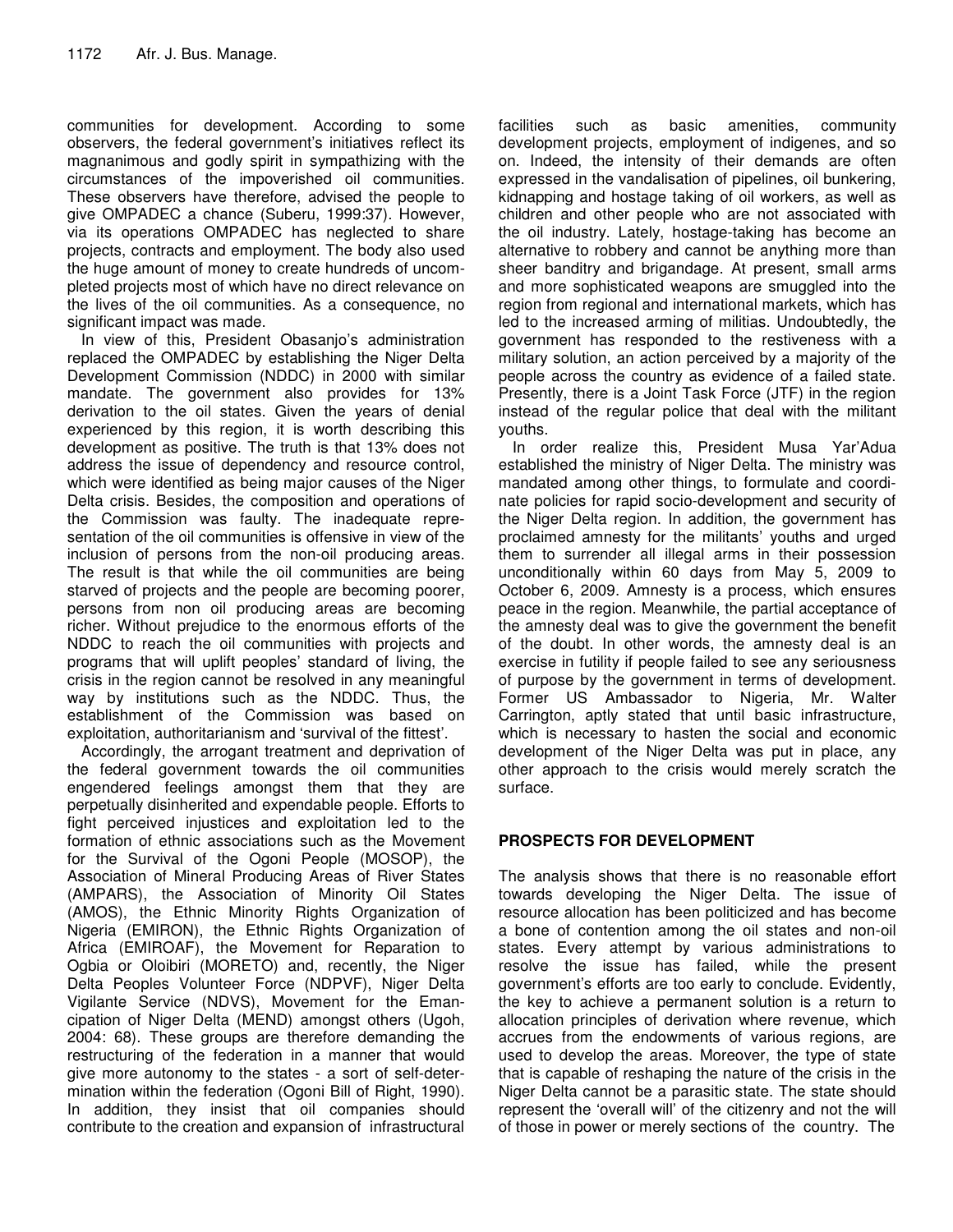state should be oriented towards development in a sustainable way. Such a state should strive to end dependency at both centre and state levels (Oseze, 2000).

Logically and rationally, real development will not come to Niger Delta unless there is effective leadership in Nigeria. There is a need for the country to produce a good leader characterized by self –discipline, loyalty, modesty, humility, good human relations, ability to listen and willingness to make sacrifices for the sake of the people. At present, the custodians of state power is deeply involved in the appropriation of wealth from the region through brazen corruption, while any opposition is visited with summary punishment.

The federal government should go beyond the pretensions of the NDDC, which is directly under the influence of politicians who use the outfit for unnecessary political patronage, frivolous and unsubstantiated claims and visions that negate the whole essence of community development. The government should establish a visitation committee to assess periodically what the NDDC has done for the oil communities. The federal government should change its old and negative ways, and embrace those attitudes and behaviours that enhance development by embracing a full democratization of the centre, both politically and economically. Concentration of power at the centre should be broken down with an emphasis on the decentralization of power. In essence, there should be commitment towards true federalism as it was done before independence. There is a need for the federal government to set fundamental rules that will promote fair and responsible operations of the oil multinational companies towards a pro-development approach.

The government should establish labour-intensive establishments in the region to absorb the hordes of unemployed youths that might graduate from the skills centre and other educational institutions. In other words, the youths should be empowered. Use of a military option to solve the problem would be counterproductive because no amount of military intervention can suppress the genuine feelings of the people. Finally, various policies including the Land Use Decree of 1978, the Petroleum Act of 1969, the 1999 constitution, and so on that have allowed the oil multinationals to ignore the demands and agitations of the oil communities, should be abrogated or reformed.

#### **CONCLUSION**

This paper, has argued that under-development of the Niger Delta area is largely shaped, influenced and fashioned by the character of the Nigerian state. The country is not democratic in a real sense of the term and also not completely federal. Ingredients of good governance can hardly be associated with its management.

Both the centre and the state government are basically

dependent on oil resources from the Niger Delta. The degree of dependency implies the huge resource flow from the region leaving people to live in poverty, frustration and deep crises. Those without any option confront both the federal government and the oil multinational companies. The result of this state of affairs is instability. It occurs because the people of the areas are minorities and suffer under the dictatorship of majority groups under both the military and democratic dispensation. Indeed, true federalism and resource control by states are the surest ways of bringing development to the people. In other words, development aspirations of the people will be best served if the custodians of the state, civil society and ordinary people are mobilized towards fundamental reform of the Nigerian state. This target will remain a failure until appropriate policies are established to reduce, if not eliminate, the over-bearing dependence on oil.

#### **REFERENCES**

- Afonja S, Pearce TO (1986). *Social Change in Nigeria,* England: Longman Group Limited.
- Akintoye EK, Awosika GA (2000). Development Theories and Administration: A Nigerian Perspective, Lagos: Alsun International.
- Anyadike O (1997). Conflict watch Africa, Inter Press Services.
- Bammeke OO (2005). "The Leadership Question, Youth and the Reproduction of Corruption" in Oyekanmi, F.D. (ed.), Development Crisis and Social Change, Lagos: Department of Sociology, Akoka Lagos: University of Lagos.
- Central Bank of Nigeria (2002). Annual Report and Statement of Accounts, December.
- Central Bank of Nigeria (2002). Statistical Bulletin, Abuja, Vol. II, December.
- Central Bank of Nigeria (2003). Annual Report and Statement of Accounts, December.
- Eteng I (1997). "The Nigerian State, Oil Exploration and Community Interests; Issues and Perspectives" in Oil Exploration and Exploitation, The State and Crisis in Nigeria's Oil-bearing Enclave, Lagos: October.
- Eze N (2005). "Psychology, Leadership and Development. A True Perspective for Emancipation", An Inaugural Lecture Series, University of Lagos Press.
- "Federal Ministry of Health and National Action Committee on AIDS' (2003). Sentinel HIV/AIDS Survey.
- Izeze I (1994). "Nigeria Loses N2, 732 billion to Ogoni Crisis", Daily Sunray, February 3.
- Nyerere J (1971). A Paper Presented at an International Conference on Adult Education, Dar-es-salam, June, 21.
- Obasanjo O, Akin M (eds.) (1991). Elements of Development, Abeokuta: African Leadership Forum.
- Obi CI (2000). "The Impact of Oil on Nigeria's Revenue Allocation System: Problems and Prospects for National Reconstruction," in Amuwo Kunle, et al (ed), Federalism and Political Restructuring in Nigeria, Ibadan; Spectrum Books Limited.
- Ogoni Bill of Rights (1990). Presented to the Government and People of Nigeria November 7.
- Onimode R, Richard S (1995). Issues in African Development, Ibadan: Heinemann Educational Books Plc.
- Onuoha A (2005). From Conflict to Collaboration: Building Peace in Nigeria's Oil Producing Communities, London: Adonis and Abbey.
- OPEC Bulletin (1992). Volume XXIII, No. 9, October.
- OPEC Bulletin (1993). Volume XXIV, No. 1, January.
- "Organization of Petroleum Exportation Countries" (1989). Annual Statistical Bulletin, Vienna Austria.
- Oseze C (2000). "Niger Delta and the way Forward". Business Times,